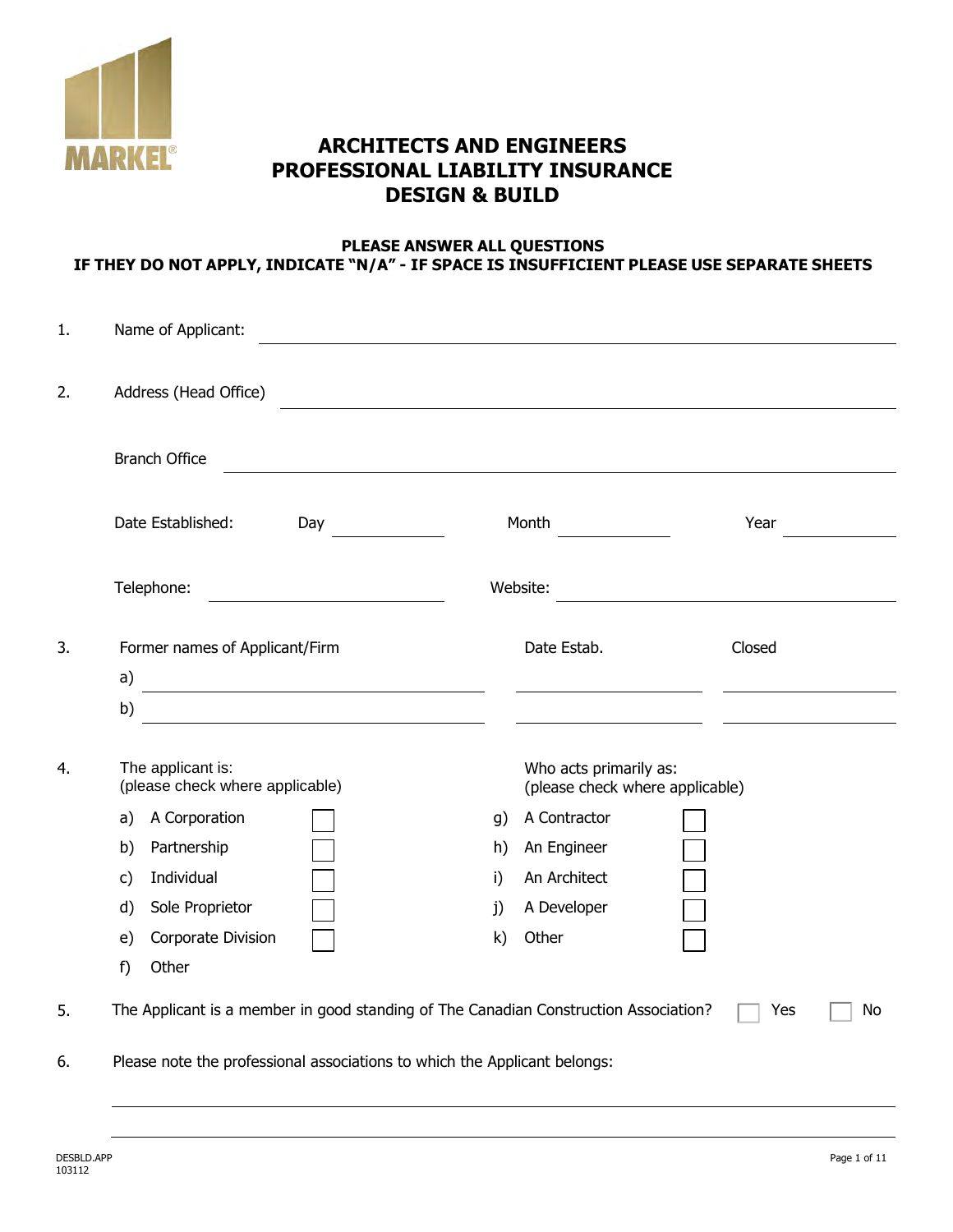| When undertaking Design/Build activities, the Design is performed: |  |  |
|--------------------------------------------------------------------|--|--|
|                                                                    |  |  |
|                                                                    |  |  |
|                                                                    |  |  |

|    | a) | In-house                                                                                                                                                                                                                |                                         | Yes                                            | No   |
|----|----|-------------------------------------------------------------------------------------------------------------------------------------------------------------------------------------------------------------------------|-----------------------------------------|------------------------------------------------|------|
|    | b) | By professional architectural/engineering sub-consultant                                                                                                                                                                | Yes                                     | No                                             |      |
|    | c) | By an affiliated company who has a contract directly with owner/client                                                                                                                                                  |                                         | Yes                                            | No   |
|    | d) | Other                                                                                                                                                                                                                   |                                         | Yes                                            | No   |
|    |    | And the construction is performed:                                                                                                                                                                                      |                                         |                                                |      |
|    | e) | In-house                                                                                                                                                                                                                |                                         | Yes                                            | No   |
|    | f) | By sub-contract to a contracting firm which is a member in good standing<br>with the Canadian Construction Association                                                                                                  |                                         | Yes                                            | No   |
|    | g) | By an affiliated company in direct contract with owner/client                                                                                                                                                           |                                         | Yes                                            | No   |
|    | h) | Other                                                                                                                                                                                                                   |                                         | Yes                                            | No   |
| 8. |    | Division of Duties for Past Completed Financial Year:                                                                                                                                                                   |                                         |                                                |      |
|    |    | Function                                                                                                                                                                                                                | Last Completed<br><b>Financial Year</b> | <b>Estimated Next</b><br><b>Financial Year</b> |      |
|    | a) | Total Construction Value where the Applicant<br>designs and constructs from their own design and<br>provides full technical supervision                                                                                 |                                         |                                                |      |
|    | b) | Total Construction Value where the Applicant<br>constructs and provides full technical supervision<br>from designs by sub-consultants appointed by the<br>Applicant, or others for whom the Applicant is<br>responsible |                                         |                                                |      |
|    | c) | Fees earned where the Applicant provides only<br>design services and/or technical supervision                                                                                                                           |                                         |                                                |      |
|    | d) | Income earned where the Applicant provides any<br>other professional services not included in the<br>above (please specify)                                                                                             |                                         |                                                |      |
|    | e) | Total Construction Value where the Applicant has<br>work with no professional input (e.g. construction<br>only activities) not covered by this proposed<br>insurance (please specify)                                   |                                         |                                                |      |
|    |    | <b>Total Revenue</b>                                                                                                                                                                                                    |                                         |                                                |      |
|    |    | Indicate the percentage of work that applies to<br>projects located in the U.S.A.                                                                                                                                       | $\%$                                    |                                                | $\%$ |
|    |    | Indicate the percentage of work that applies to<br>projects located in other foreign countries                                                                                                                          | $\%$                                    |                                                | $\%$ |

State the location, fees and construction values for each foreign project on a separate sheet of paper.

NOTE: THE TERM "TECHNICAL SUPERVISION" IS NOT INTENDED TO EXTEND TO THE SUPERVISORY ACTIVITIES WHICH UNDER A TRADITIONAL FORM OF CONTRACT WOULD BE THE RESPONSIBILITY OF THE CONTRACTOR, AND NOT THE PROFESSIONAL TEAM.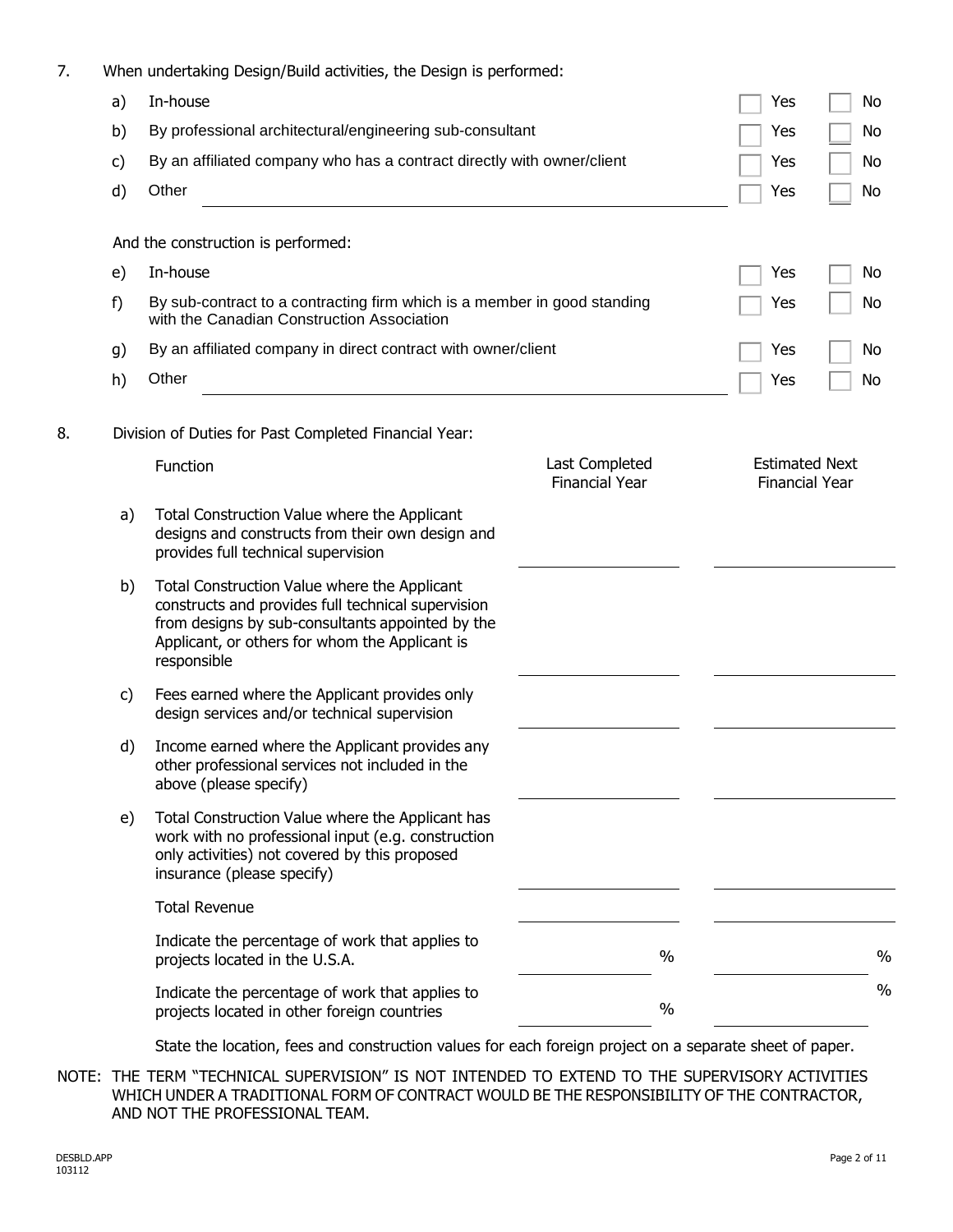| 9. | a) | <b>DESIGN/BUILD</b><br>Indicate the percentage of total professional services<br>derived from the following disciplines: |                                                                                                     |      | Indicate percentage of (9.a)<br>sublet to sub-consultants. |               |  |
|----|----|--------------------------------------------------------------------------------------------------------------------------|-----------------------------------------------------------------------------------------------------|------|------------------------------------------------------------|---------------|--|
|    |    | i)                                                                                                                       | Services not resulting in construction                                                              |      | $\%$                                                       | $\%$          |  |
|    |    | ii)                                                                                                                      | Structural                                                                                          |      | $\%$                                                       | $\frac{0}{0}$ |  |
|    |    | iii)                                                                                                                     | Soils                                                                                               |      | $\%$                                                       | $\%$          |  |
|    |    | iv)                                                                                                                      | Civil                                                                                               |      | $\%$                                                       | $\%$          |  |
|    |    | V)                                                                                                                       | Mechanical                                                                                          |      | $\%$                                                       | $\%$          |  |
|    |    | vi)                                                                                                                      | Electrical                                                                                          |      | $\%$                                                       | $\frac{0}{0}$ |  |
|    |    | vii)                                                                                                                     | H.V.A.C.                                                                                            |      | $\%$                                                       | $\%$          |  |
|    |    | viii)                                                                                                                    | <b>Industrial Process</b>                                                                           |      | $\%$                                                       | $\%$          |  |
|    |    | ix)                                                                                                                      | <b>Materials Testing</b>                                                                            |      | $\%$                                                       | $\frac{0}{0}$ |  |
|    |    | x)                                                                                                                       | Architectural                                                                                       |      | $\%$                                                       | $\%$          |  |
|    |    | xi)                                                                                                                      | Environmental<br>(please complete attached addendum)                                                |      | $\%$                                                       | $\frac{0}{0}$ |  |
|    |    | xii                                                                                                                      | Other                                                                                               |      | $\%$                                                       | $\frac{0}{0}$ |  |
|    |    |                                                                                                                          | <b>TOTAL</b>                                                                                        | 100% | <b>TOTAL</b>                                               | $\%$          |  |
|    | b) |                                                                                                                          | CONSULTING SERVICES ONLY - NO CONSTRUCTION<br>Of the total consulting services indicate percentage: |      |                                                            |               |  |
|    |    | i)                                                                                                                       | Performed by Applicant directly to third parties                                                    |      | $\%$                                                       | $\%$          |  |
|    |    | ii)                                                                                                                      | Performed by an affiliated company as:                                                              |      |                                                            |               |  |
|    |    |                                                                                                                          | Sub-consultant<br>1)                                                                                |      | $\%$                                                       | $\%$          |  |
|    |    |                                                                                                                          | Under separate contract<br>2)                                                                       |      | $\%$                                                       | $\%$          |  |
|    | c) |                                                                                                                          | CONSTRUCTION ONLY - NO DESIGN<br>Of the total construction services indicate percentage:            |      |                                                            |               |  |
|    |    | i)                                                                                                                       | Performed by Applicant directly to third parties                                                    |      | $\%$                                                       | $\%$          |  |
|    |    | ii)                                                                                                                      | Performed by an affiliated company as:                                                              |      |                                                            |               |  |
|    |    |                                                                                                                          | Sub-consultant<br>1)                                                                                |      | $\%$                                                       | $\%$          |  |
|    |    |                                                                                                                          | Under separate contract<br>2)                                                                       |      | $\%$                                                       | $\%$          |  |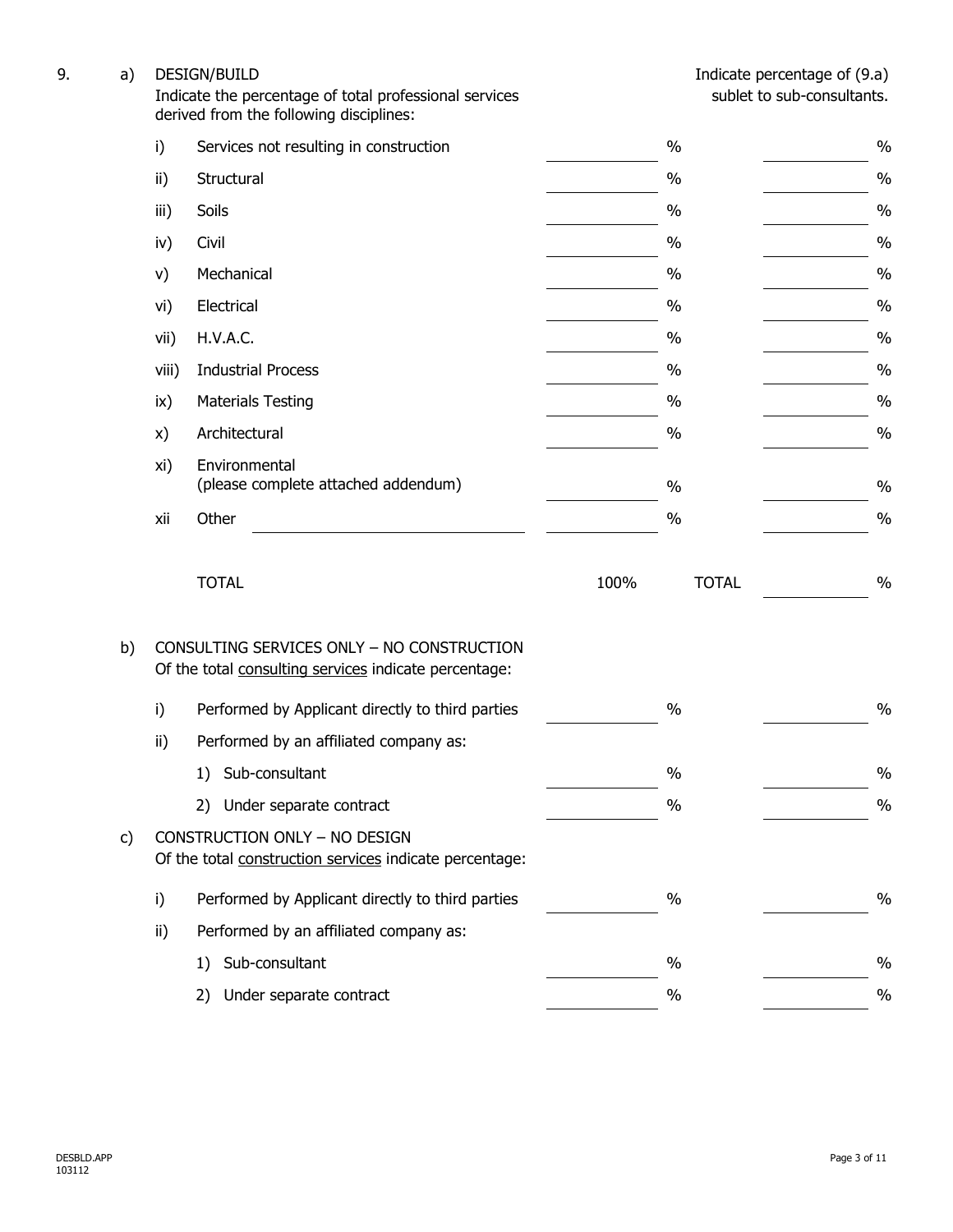| 10. | a) If either design or construction work is sub-let to others, or performed by an affiliated company, complete |
|-----|----------------------------------------------------------------------------------------------------------------|
|     | Schedule "A" attached.                                                                                         |

b) Please list your five largest contracts entered into over the past five years on Schedule "B" attached.

| 11.        | Partners and Officers<br>(Attach Resume) |                                                       |                                                                                                                  | University<br>attended                                                                                                                                                                | Degree             | Year        | Prov. Licensed<br>to practice in |
|------------|------------------------------------------|-------------------------------------------------------|------------------------------------------------------------------------------------------------------------------|---------------------------------------------------------------------------------------------------------------------------------------------------------------------------------------|--------------------|-------------|----------------------------------|
| 12.        |                                          | Architects                                            | Number of Employees not including Partners and Officers<br>Engineers                                             | Technologists                                                                                                                                                                         |                    | Technicians |                                  |
|            |                                          | Transitmen                                            | Draftsmen                                                                                                        | Office                                                                                                                                                                                |                    | Others      |                                  |
| 13.<br>14. |                                          | When is your fiscal year end?<br>Code Projects only): |                                                                                                                  | <b>PLEASE ATTACH CURRICULUM VITAE OF ARCHITECTS AND ENGINEERS</b><br>Indicate percentage of total construction values derived from the following project types (from Ontario Building |                    |             |                                  |
|            |                                          |                                                       |                                                                                                                  |                                                                                                                                                                                       | <b>Design Only</b> |             | Design &<br><b>Construct</b>     |
|            | a)                                       |                                                       | Mines (advise details on work sheet)                                                                             |                                                                                                                                                                                       |                    | $\%$        | $\%$                             |
|            | b)                                       | Harbours and jetties                                  |                                                                                                                  |                                                                                                                                                                                       |                    | $\%$        | $\frac{0}{0}$                    |
|            | c)                                       | Water and sewage systems                              |                                                                                                                  |                                                                                                                                                                                       |                    | $\%$        | $\frac{0}{0}$                    |
|            | d)                                       | Bridges, tunnels and dams                             | (Describe length and use on a separate sheet)                                                                    |                                                                                                                                                                                       |                    | $\%$        | $\%$                             |
|            | e)                                       | Nuclear and atomic projects                           | (Describe type of work done on a separate sheet)                                                                 |                                                                                                                                                                                       |                    | $\%$        | $\%$                             |
|            | f)                                       |                                                       | Petrochemicals, refineries, fertilizer, ammonia, urea plants<br>(Describe type of work done on a separate sheet) |                                                                                                                                                                                       |                    | $\%$        | $\%$                             |
|            | g)                                       |                                                       | Hospitals, schools, municipal buildings or nursing homes                                                         |                                                                                                                                                                                       |                    | $\%$        | $\%$                             |
|            | h)                                       |                                                       | Churches, religious or other eleemosynary buildings                                                              |                                                                                                                                                                                       |                    | $\%$        | $\%$                             |
|            | i)                                       | Industrial buildings                                  |                                                                                                                  |                                                                                                                                                                                       |                    | $\%$        | $\%$                             |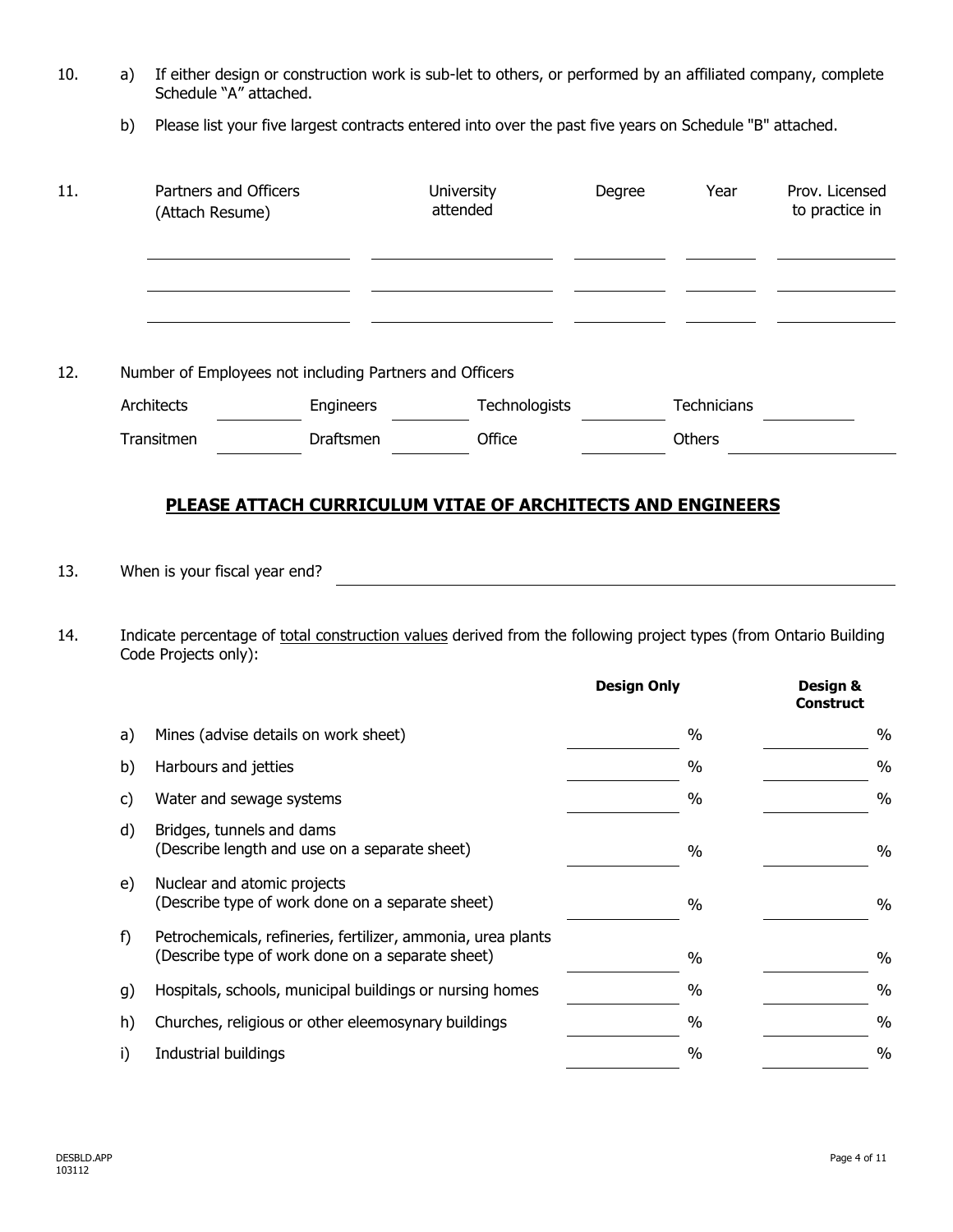|     |              |                                                                                                                                                                                |              |                   | <b>Design Only</b>                                                                |            | Design &<br><b>Construct</b> |
|-----|--------------|--------------------------------------------------------------------------------------------------------------------------------------------------------------------------------|--------------|-------------------|-----------------------------------------------------------------------------------|------------|------------------------------|
|     | j)           | <b>Commercial Buildings</b>                                                                                                                                                    |              |                   | $\%$                                                                              |            | $\%$                         |
|     | $\mathsf{k}$ | Private dwellings, apartments, condominiums                                                                                                                                    |              |                   | $\%$                                                                              |            | $\%$                         |
|     | $\vert$      | Parking Structures                                                                                                                                                             |              |                   | $\%$                                                                              |            | $\frac{0}{0}$                |
|     | m)           | Other (Please specify)                                                                                                                                                         |              |                   | $\%$                                                                              |            | $\%$                         |
|     |              | <b>TOTAL</b>                                                                                                                                                                   |              |                   | 100%                                                                              |            | 100%                         |
| 15. |              | Please list current coverage subscribed to by the Applicant:                                                                                                                   |              |                   |                                                                                   |            |                              |
|     |              |                                                                                                                                                                                | <b>LIMIT</b> | <b>DEDUCTIBLE</b> | <b>INSURER</b>                                                                    |            | <b>EXPIRY</b>                |
|     |              | Comprehensive<br><b>General Liability</b>                                                                                                                                      |              |                   |                                                                                   |            |                              |
| 16. | insurance?   | Does the Applicant currently carry professional or errors and omissions liability                                                                                              |              |                   |                                                                                   | Yes        | No                           |
|     | i)           | If Yes, please indicate the name of the Insurer:                                                                                                                               |              |                   |                                                                                   |            |                              |
|     | ii)          | Please indicate if such coverage was offered on an occurrence<br>basis or claims made basis                                                                                    |              |                   | Occurrence                                                                        |            | Claims Made                  |
|     | iii)         | If current coverage is on a claims made basis, what is the retroactive date?                                                                                                   |              |                   |                                                                                   |            |                              |
|     | iv)          | What is your current policy limit?                                                                                                                                             |              |                   |                                                                                   |            |                              |
|     | V)           | What is your current deductible?                                                                                                                                               |              |                   |                                                                                   |            |                              |
|     | vi)          | If you are presently insured, are renewal terms being offered?                                                                                                                 |              |                   |                                                                                   | $\Box$ Yes | No.                          |
|     | vii)         | If No, please state reason:                                                                                                                                                    |              |                   |                                                                                   |            |                              |
| 17. | a)           | Have any claims ever been made to the knowledge of the Applicant against the<br>Applicant, any business predecessors, or any of the present or former partners<br>or officers? |              |                   |                                                                                   | Yes        | No                           |
|     | b)           | against the Applicant or any predecessor in business, or any present or former<br>partner or officer?                                                                          |              |                   | Is the Applicant aware of facts or circumstances which could give rise to a claim | Yes        | No                           |
|     |              | IF THE ANSWER TO EITHER Q.17 a) OR Q.17 b) IS YES, COMPLETE THE ENCLOSED CLAIMS HISTORY FORM                                                                                   |              |                   |                                                                                   |            |                              |

NOTE: THE POLICY DOES NOT COVER ANY CLAIM OR CIRCUMSTANCE STATED IN 17 a) AND/OR 17 b) OR ANY ACT, ERROR, OMISSION OR CIRCUMSTANCE WHICH COULD GIVE RISE TO A CLAIM, OF WHICH THE APPLICANT HAS KNOWLEDGE PRIOR TO THE INCEPTION OF THE POLICY.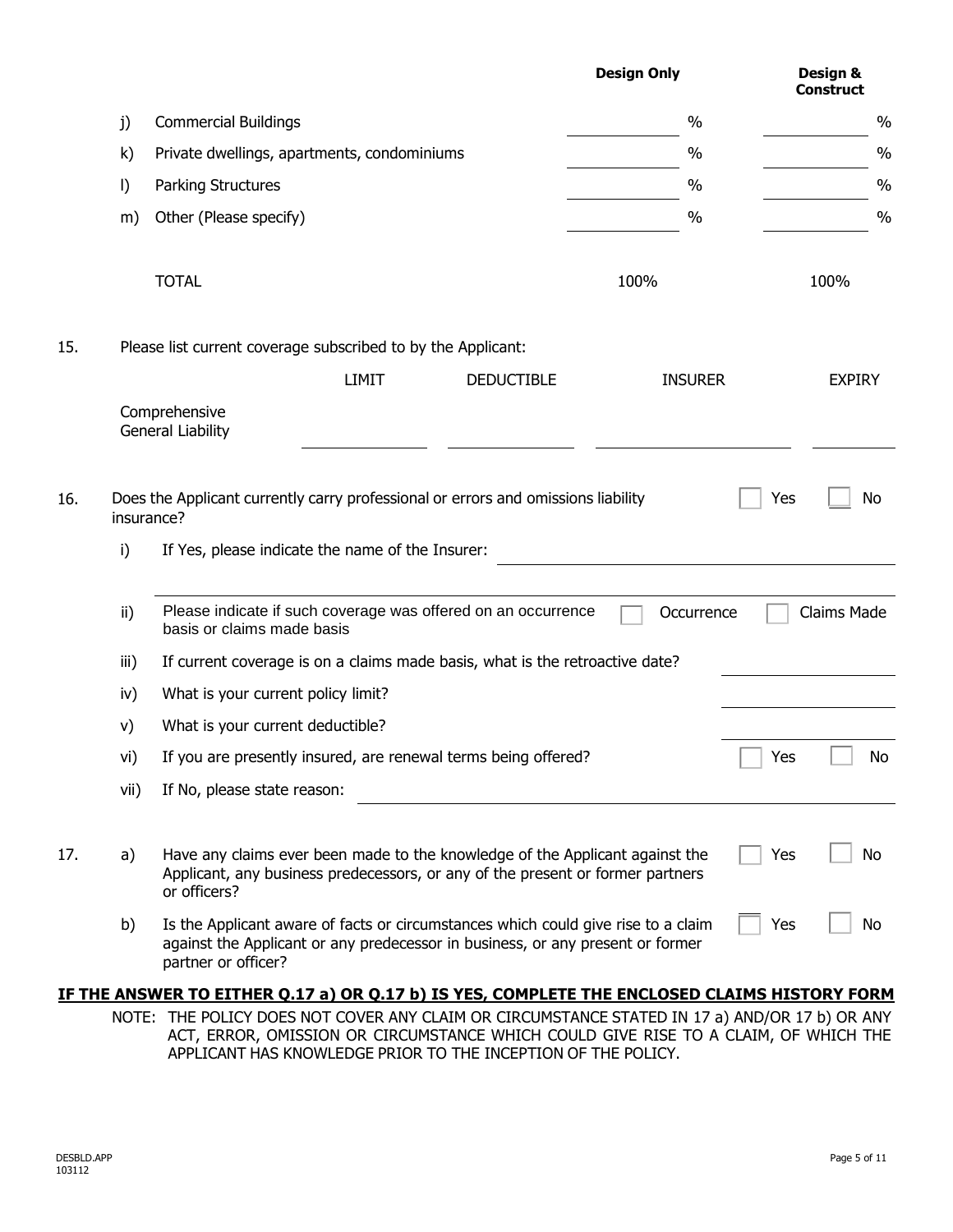| 18. | Has any Partner, Executive Officer, Director or Professional Employee had their licence<br>suspended, been fined or reprimanded during the past five years?<br>If Yes, attach details.                               |                         |  |                     |          | Yes | No |
|-----|----------------------------------------------------------------------------------------------------------------------------------------------------------------------------------------------------------------------|-------------------------|--|---------------------|----------|-----|----|
| 19. | Yes<br>To the Applicant's knowledge, has any company declined or terminated the<br>insurance for the Applicant, any present partner of officer or for any predecessor in<br>the business, past partners or officers? |                         |  |                     |          |     | No |
|     | If Yes, provide details:                                                                                                                                                                                             |                         |  |                     |          |     |    |
|     |                                                                                                                                                                                                                      |                         |  |                     |          |     |    |
|     |                                                                                                                                                                                                                      |                         |  |                     |          |     |    |
| 20. | Insurance required:                                                                                                                                                                                                  |                         |  |                     |          |     |    |
|     | <b>LIMITS:</b>                                                                                                                                                                                                       | \$1,000,000 / 1,000,000 |  | <b>DEDUCTIBLES:</b> | \$2,500  |     |    |
|     |                                                                                                                                                                                                                      | \$2,000,000 / 2,000,000 |  |                     | \$5,000  |     |    |
|     |                                                                                                                                                                                                                      | \$3,000,000 / 3,000,000 |  |                     | \$10,000 |     |    |
|     |                                                                                                                                                                                                                      | \$4,000,000 / 4,000,000 |  |                     | \$25,000 |     |    |
|     |                                                                                                                                                                                                                      | \$5,000,000 / 5,000,000 |  |                     | Other    |     |    |

**Other** 

**PLEASE ATTACH CORPORATE BROCHURE AND FINANCIAL STATEMENT TO APPLICATION**

#### **THE UNDERSIGNED HEREBY ACKNOWLEDGES THE TRUTH OF THE STATEMENTS CONTAINED HEREIN.**

I AUTHORIZE YOU TO COLLECT, USE AND DISCLOSE PERSONAL INFORMATION AS PERMITTED BY LAW, IN CONNECTION WITH YOUR COMMERCIAL INSURANCE POLICY OR A RENEWAL, EXTENSION OR VARIATION THEREOF, FOR THE PURPOSES NECESSARY TO ASSESS THE RISK, INVESTIGATE AND SETTLE CLAIMS, AND DETECT AND PREVENT FRAUD, SUCH AS CREDIT INFORMATION, AND CLAIMS HISTORY.

## **For purposes of the Insurance Companies Act (Canada), this document was issued in the course of Lloyd's Underwriters' insurance business in Canada.**

| Signature of Applicant (authorized representative) | Date                           |  |
|----------------------------------------------------|--------------------------------|--|
| SUBMITTED BY:                                      |                                |  |
| EMAIL:                                             | For contact information visit: |  |

**<www.markelinternational.ca>**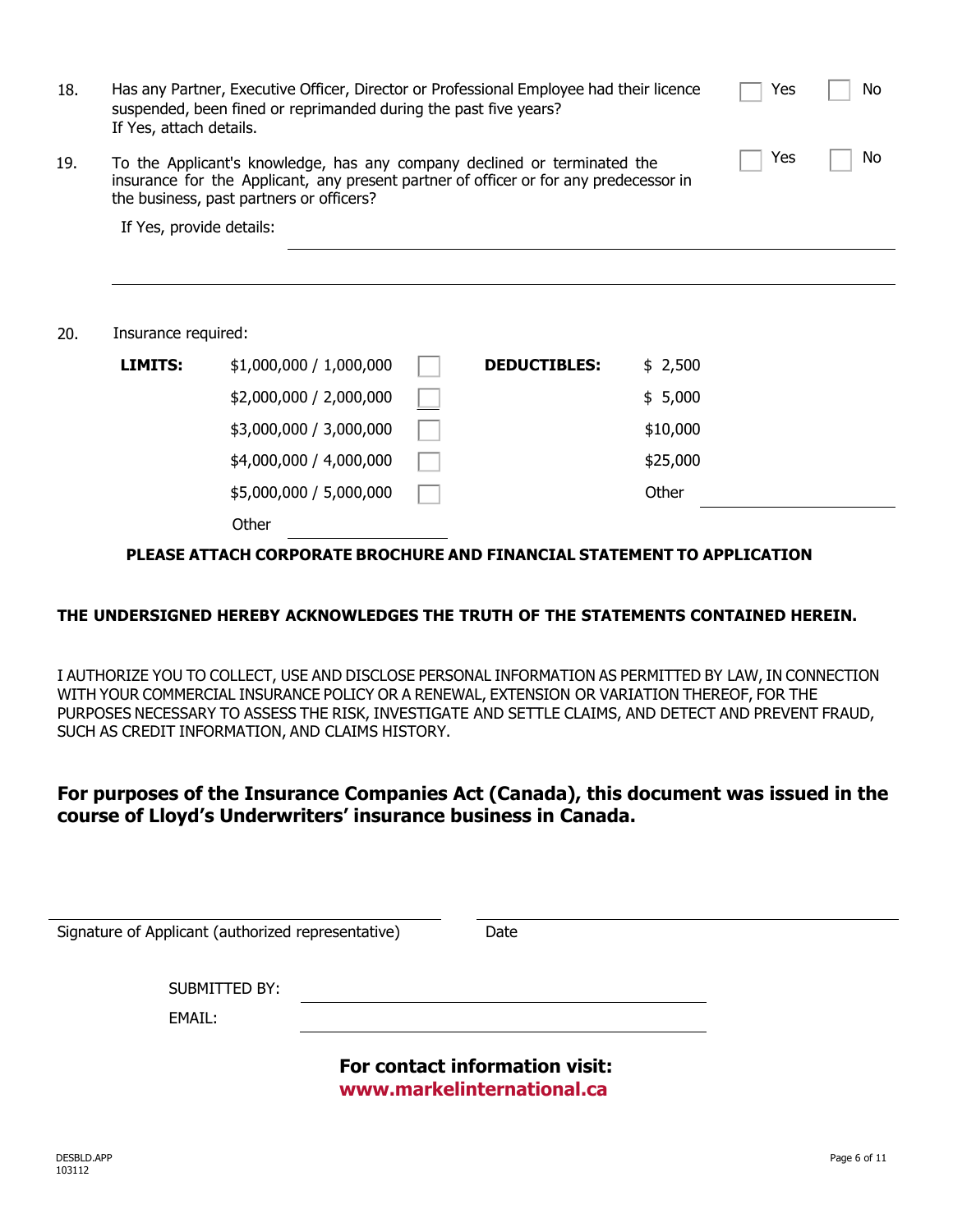### **SCHEDULE A**

#### Refer to question 10.a) of the application

|    |                                                                              | Brief Description of Project and<br>total Construction Value | Work sub-contracted<br>(1) Engineer<br>(2) Architect<br>$(3)$ Construction | If Professional Sub-consultant, do they<br>carry Professional Liability insurance?<br>If so, state Insurer. |
|----|------------------------------------------------------------------------------|--------------------------------------------------------------|----------------------------------------------------------------------------|-------------------------------------------------------------------------------------------------------------|
| 1. | Name of unrelated firm to<br>which work has been<br>sub-contracted.          |                                                              |                                                                            |                                                                                                             |
|    |                                                                              |                                                              |                                                                            |                                                                                                             |
|    |                                                                              |                                                              |                                                                            |                                                                                                             |
|    |                                                                              |                                                              |                                                                            |                                                                                                             |
|    |                                                                              |                                                              |                                                                            |                                                                                                             |
|    |                                                                              |                                                              |                                                                            |                                                                                                             |
|    |                                                                              |                                                              |                                                                            |                                                                                                             |
| 2. | Name of <b>affiliated</b> firm to<br>which work has been sub-<br>contracted. |                                                              |                                                                            |                                                                                                             |
|    |                                                                              |                                                              |                                                                            |                                                                                                             |
|    |                                                                              |                                                              |                                                                            |                                                                                                             |
|    |                                                                              |                                                              |                                                                            |                                                                                                             |
|    |                                                                              |                                                              |                                                                            |                                                                                                             |
|    |                                                                              |                                                              |                                                                            |                                                                                                             |
|    |                                                                              |                                                              |                                                                            |                                                                                                             |

The Insurer may require additional information on any firms listed above. Any additional documentation such as brochures, financial statements, etc. will be of assistance.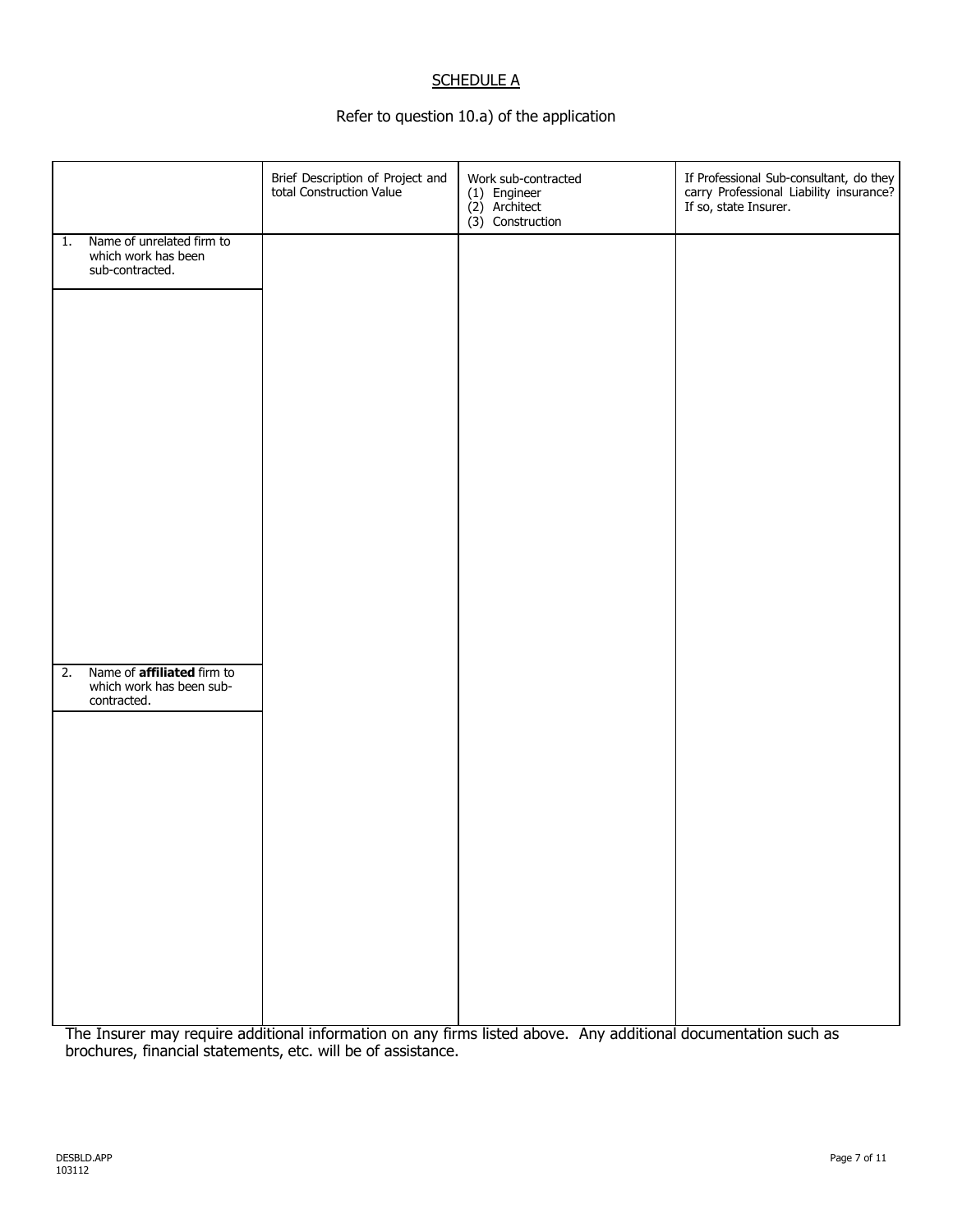#### SCHEDULE B

#### Refer to question 10.b) of the application

| Description of Project | Date Entered Into | Completion Date | Total Construction<br>Value | Designed In-house<br>or by Sub-Consultant | Name Design Sub-<br>Consultant if used |
|------------------------|-------------------|-----------------|-----------------------------|-------------------------------------------|----------------------------------------|
|                        |                   |                 |                             |                                           |                                        |
|                        |                   |                 |                             |                                           |                                        |
|                        |                   |                 |                             |                                           |                                        |
|                        |                   |                 |                             |                                           |                                        |
|                        |                   |                 |                             |                                           |                                        |
|                        |                   |                 |                             |                                           |                                        |
|                        |                   |                 |                             |                                           |                                        |
|                        |                   |                 |                             |                                           |                                        |
|                        |                   |                 |                             |                                           |                                        |
|                        |                   |                 |                             |                                           |                                        |
|                        |                   |                 |                             |                                           |                                        |
|                        |                   |                 |                             |                                           |                                        |
|                        |                   |                 |                             |                                           |                                        |
|                        |                   |                 |                             |                                           |                                        |
|                        |                   |                 |                             |                                           |                                        |
|                        |                   |                 |                             |                                           |                                        |
|                        |                   |                 |                             |                                           |                                        |
|                        |                   |                 |                             |                                           |                                        |

The Insurer may require additional information on any firms listed above. Any additional documentation such as brochures, financial statements, etc. will be of assistance.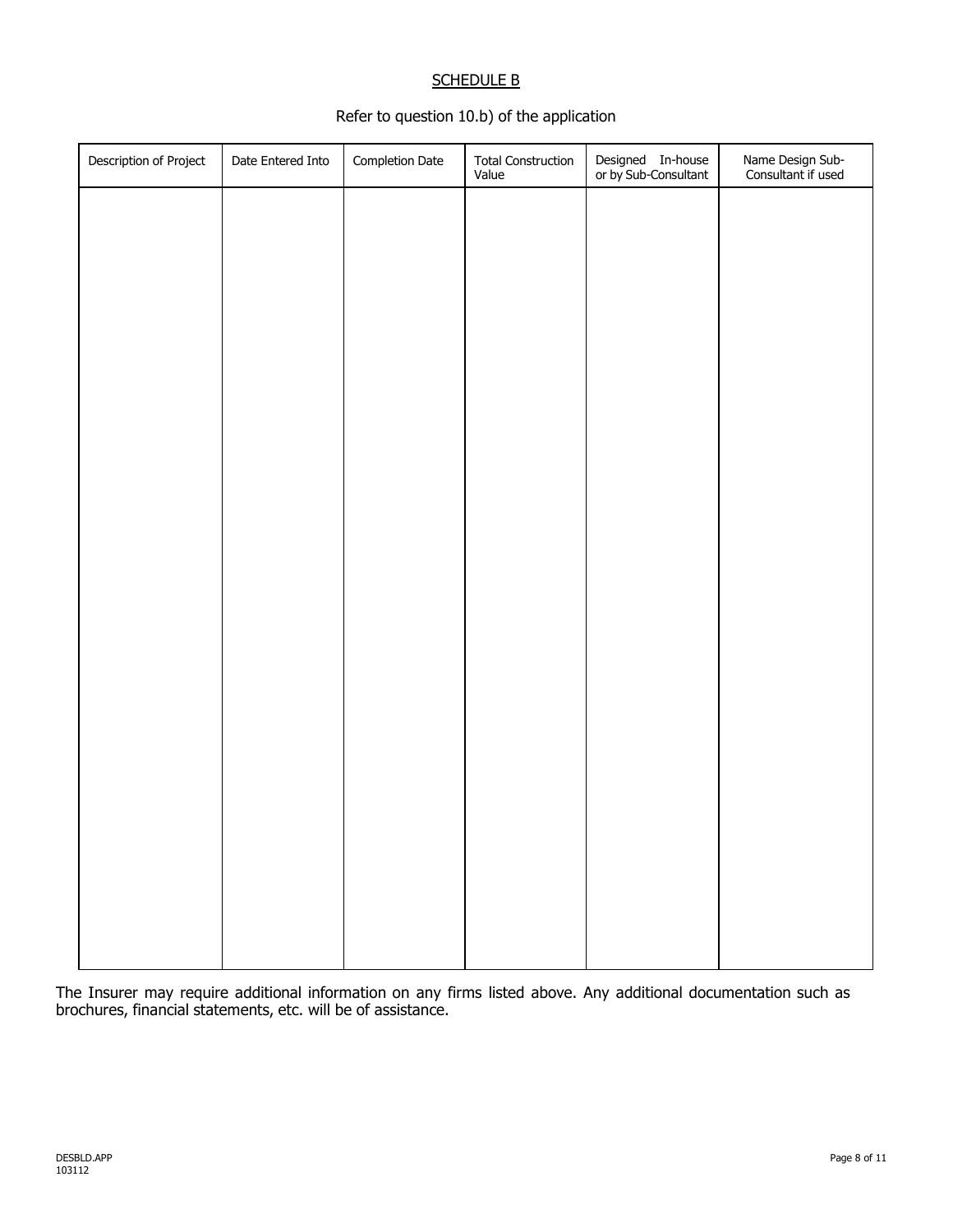#### **ADDENDUM ENVIRONMENTAL LIABILITY QUESTIONNAIRE**

1. Please indicate the approximate percentage of total fees reported in your application for insurance (including those paid to sub-consultants but not projects insured separately) derived from each of the following project types:

|    |     |                                                                     | Past Accounting<br>Year $(% )$ | <b>Current Accounting</b><br>Year (Estimated%) |
|----|-----|---------------------------------------------------------------------|--------------------------------|------------------------------------------------|
| a. |     | Studies and Reports (excluding soils investigations or remediation) |                                |                                                |
|    | (1) | Environmental impact studies or assessments                         |                                |                                                |
|    | (2) | Environmental permit review or approval                             |                                |                                                |
|    | (3) | Building Inspections / Audits                                       |                                |                                                |
|    | (4) | Environmental Monitoring (describe type of service)                 |                                |                                                |
|    | (5) | Air Emission Control Services                                       |                                |                                                |
|    |     |                                                                     |                                |                                                |
| b. |     | Waste Disposal                                                      |                                |                                                |
|    | (1) | Waste site evaluation or selection                                  |                                |                                                |
|    | (2) | Design, monitoring or closure of landfills                          |                                |                                                |
|    |     |                                                                     |                                |                                                |
| c. |     | Design or construction services for remedial action of              |                                |                                                |
|    |     | contaminated buildings                                              |                                |                                                |
| d. |     | Services related to the evaluation, removal or replacement of       |                                |                                                |
|    |     | underground storage tanks                                           |                                |                                                |
|    |     |                                                                     |                                |                                                |
| е. |     | Industrial Process Engineering (Non-Petrochemical)                  |                                |                                                |
|    |     |                                                                     |                                |                                                |
| f. |     | Petrochemical Engineering                                           |                                |                                                |
|    |     |                                                                     |                                |                                                |
| g. |     | Design of Laboratories                                              |                                |                                                |
|    |     |                                                                     |                                |                                                |
| h. |     | Soils Investigations                                                |                                |                                                |
|    | (1) | Underground investigations for possible contamination               |                                |                                                |
|    | (2) | Determination of extent of contaminated sites                       |                                |                                                |
|    | (3) | Design of remedial action of contaminated sites                     |                                |                                                |
|    | (4) | Investigations not related to waste or contamination<br>detection   |                                |                                                |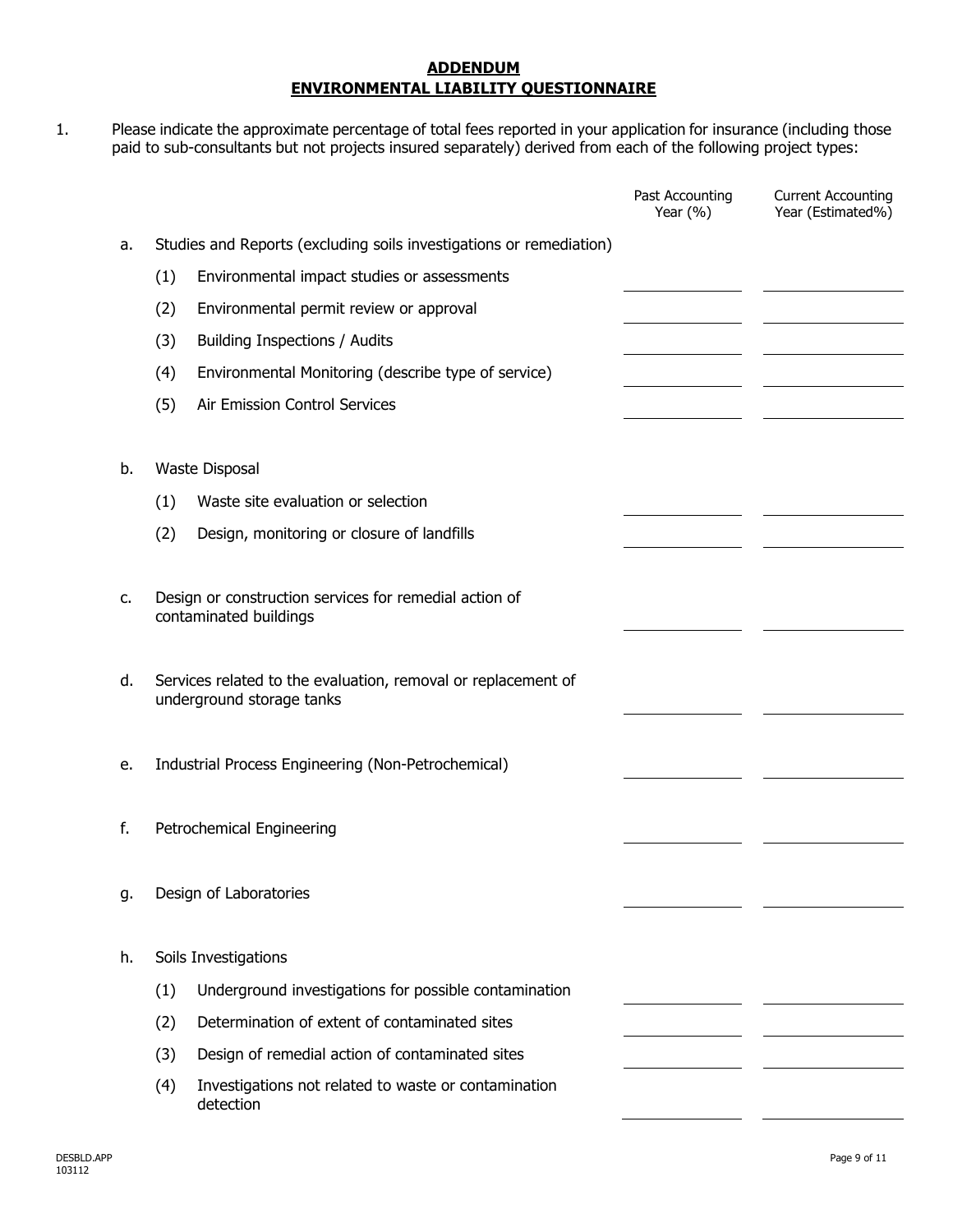- 2. How many years has your firm provided services for the detection, monitoring, handling or disposal of hazardous substances
- 3. Personnel (indicate the number of staff involved in environmental work)

| Process Engineers<br><b>Geotechnical Engineers</b><br>Chemists and Biologists<br>Industrial Hygienists or Toxicologists<br>Geologists / Hydrologists                                       |
|--------------------------------------------------------------------------------------------------------------------------------------------------------------------------------------------|
|                                                                                                                                                                                            |
|                                                                                                                                                                                            |
|                                                                                                                                                                                            |
|                                                                                                                                                                                            |
|                                                                                                                                                                                            |
| <b>Environmental Engineers</b>                                                                                                                                                             |
| Other Personnel                                                                                                                                                                            |
| (Please attach Curriculum Vitae of key personnel if not previously submitted)                                                                                                              |
| Have you accepted, or do you plan to accept responsibility (either directly or as an agent<br>Yes<br>No<br>of the owner) for the actual clean-up, transportation, storage or disposal of a |
| If YES, please explain                                                                                                                                                                     |
|                                                                                                                                                                                            |

- 5. For what percentage of environmental work in the past year have you been able to obtain client agreement for:
	- a. Complete indemnification b. Partial indemnification c. Limitation of liability (please attach sample)